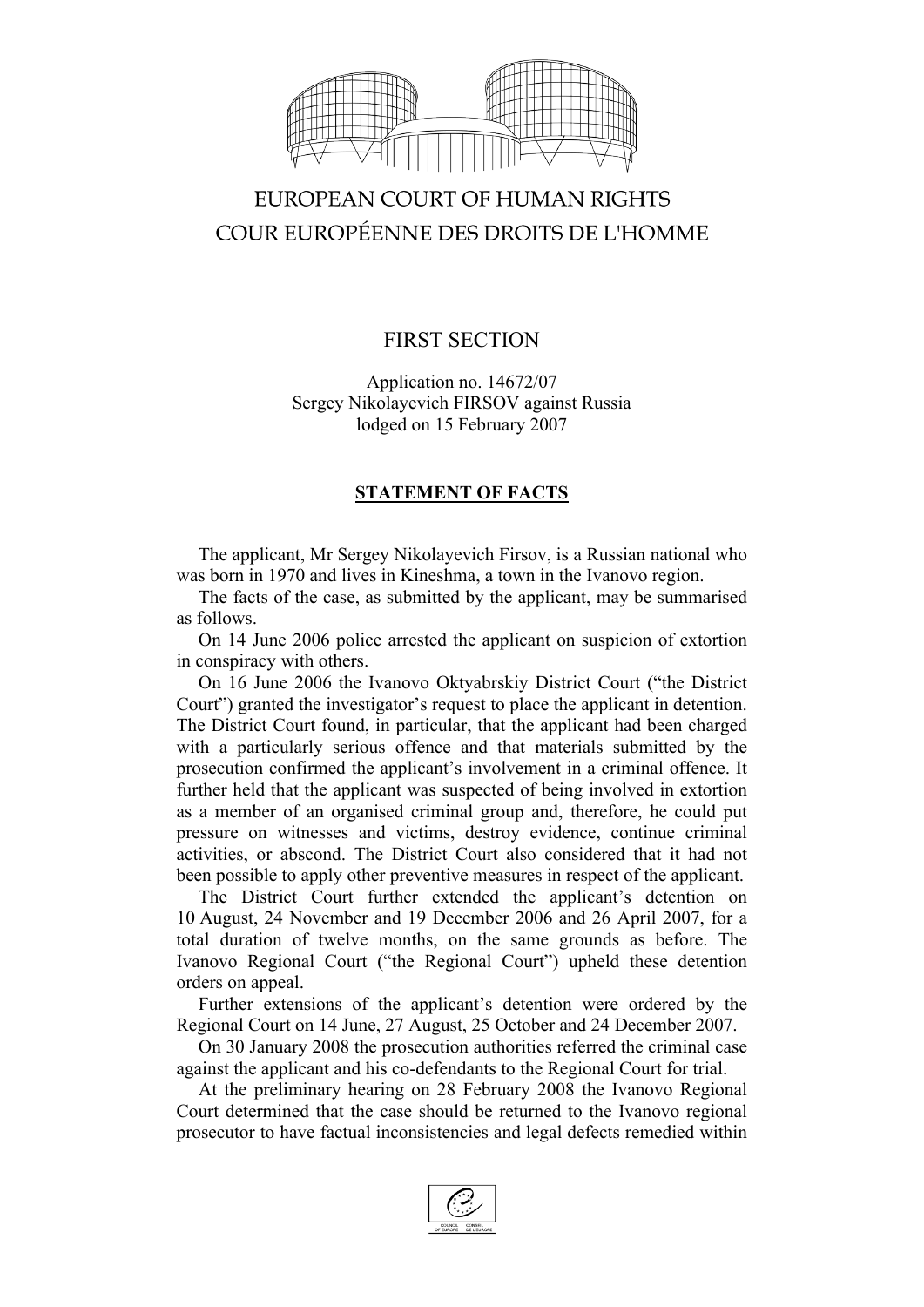five days. As regards the custodial measure, the Regional Court held as follows:

"[The applicant and his co-defendants] stand accused of committing, over a long period of time, a great number of serious and particularly serious crimes, as part of a large-scale organised criminal group which was formed for the purpose of committing serious and particularly serious crimes. When deciding on the custodial measure, the court took the above-mentioned circumstances into account and also had regard to the fact that, if released, they may reoffend, abscond from justice, interfere with the establishment of the truth, or exert pressure on victims or witnesses. The said circumstances still obtain, which is confirmed by the number, nature and degree of public dangerousness of the crimes imputed to the defendants.

In this connection, the court sees no reason to vary the custodial measure."

On 17 March 2008 the Ivanovo regional prosecutor's office received the case and resumed the proceedings.

On 18 March 2008 the applicant was presented with a final version of the charges. In addition to the charges of extortion he was charged with organisation of a criminal group.

On 21 March 2008 the Regional Court extended the applicant's detention until 21 May 2008, bringing its total duration to twenty-one months and twenty days. The Regional Court had regard to the gravity of the charges against the applicant and to the risk that he would abscond or interfere with the proceedings.

On 6 May 2008 the prosecuting authorities resubmitted the case to the Regional Court for trial.

On 21 May 2008 the Regional Court held a preliminary hearing and set the examination of the case for 23 June 2008. By the same decision the Regional Court ordered the applicant to be released under a written undertaking.

On 18 September 2009 the jury found the applicant not guilty. On 27 November 2009 the Regional Court, on the basis of the jury's verdict, acquitted the applicant of all the charges.

It follows from the information provided on the official site of the Regional Court that on 8 December 2010 the Supreme Court of the Russian Federation upheld the judgment of 27 November 2009.

#### COMPLAINTS

#### **A. Complaints lodged on 15 February and 2 October 2007**

1. The applicant complained under Article 3 that his lengthy pre-trial detention amounted to torture.

2. The applicant complained under Article 5 that his pre-trial detention had not been duly justified and had been unreasonably long.

3. He also complained under Articles 6 and 13 that he could not confront witnesses to whose testimony the courts referred when ordering and extending his detention.